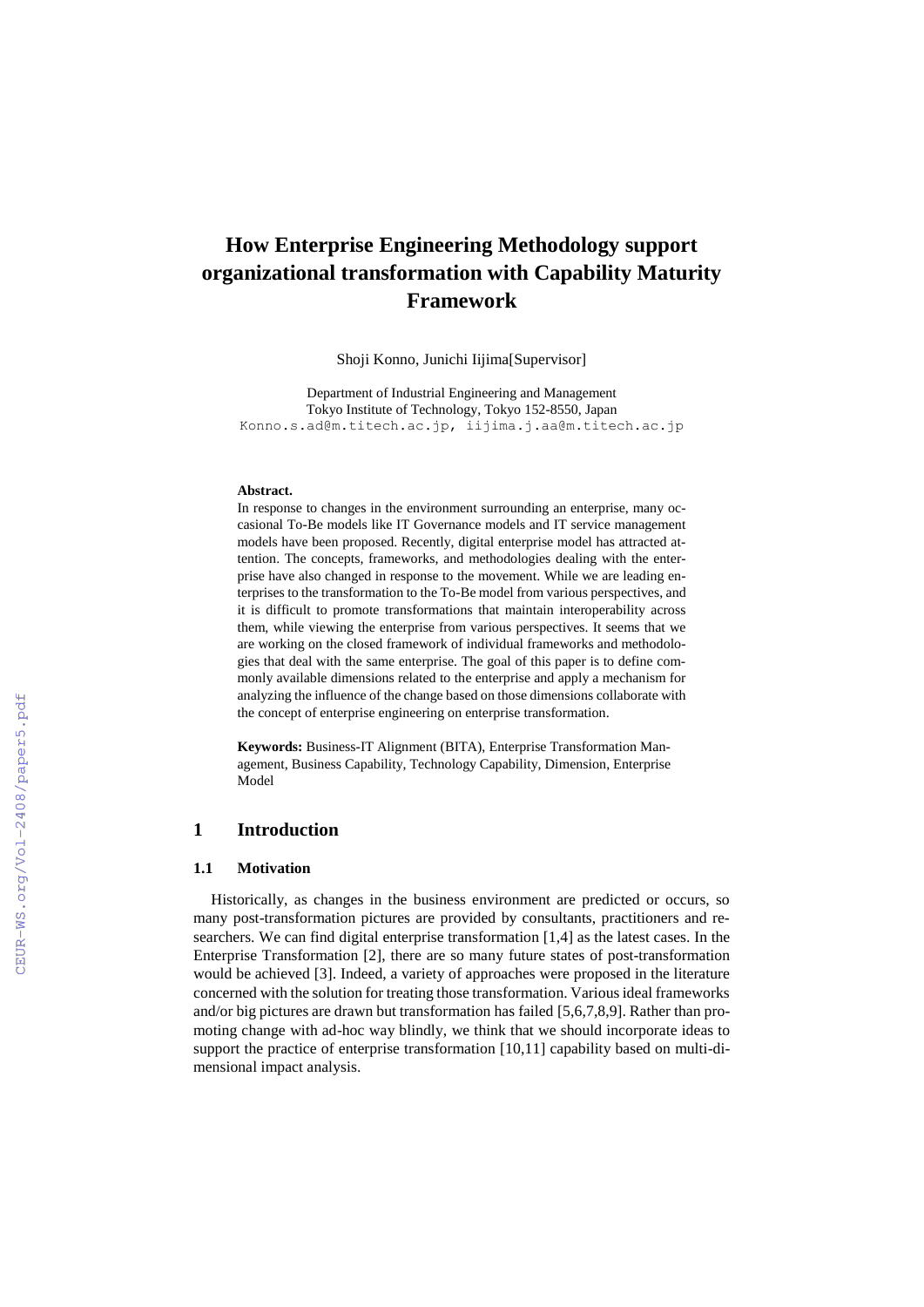On the other hand, under our preliminary literature survey, existing management frameworks are addressing one specific perspective of enterprise management and focusing on one kind of improvement. There is no significant adoption in state of the enterprise transformation management systems based on relationship between architecture and transformation practices yet. Companies try to improve and transform in silos according to individual frameworks and concepts. Evaluate As-Is in assessments and interviews based on previously created ideals, and highlight To-Be and Ambition. Close to the frameworks and concepts used at that time, it seems that the assessment and subsequent plans have been successfully done. However, it may be that the reason why enterprise transformation will fail due to the lack of interoperability with other related perspectives and/or things. Even if individual frameworks have formed completed forms, I thought that frameworks that can be transformed and transformation operation platforms that embody them would be necessary while maintaining their interoperability.

### **1.2 Our goal**

The goal of this work is, therefore, to propose a holistic management framework to support the transformation by using Enterprise Engineering [12] thinking-frame. All the dimensions, analysis perspectives, impact analysis of those change practices together support among adaptable enterprise architecture world and real transformation world.

Enterprise Engineering [12,13] is conceptual thinking methodology to apply engineering approach to enterprise architecture management by describing the model of enterprise, governance model and business model. Enterprise Engineering have the potential for solve those problems describer in Section 1 between enterprise model and enterprise transformation activities on the real business world and/or physical enterprise. For example, we can use DEMO method to clarify the influenced area of enterprise on ET management activities.

On the other hand, at the research area of Enterprise modelling, the formation of the capturing the enterprise has influenced by the change of business environments. For example, at the digital age the form of enterprise has shift from traditional pyramid style to networked ecosystem style. At the scene, several research activities have proposed each sophisticated and specific framework for representing the structure of ideal enterprise structure.

At the management activities of those transformation, we must clarify the mechanism that how to influence the activities for the transformation to Enterprise model at each transformation scenario. It is important to connect various frameworks and theory about enterprise through enterprise dimensions [14] for supporting the transformation.

At the end of this work, we will establish the framework for supporting platform and solution as a service (Figure 1). At the scene, the start point of the solution will be definition the requirements for a transformation activity [15] by using requirements engineering think-frame [16], etc (Figure 1).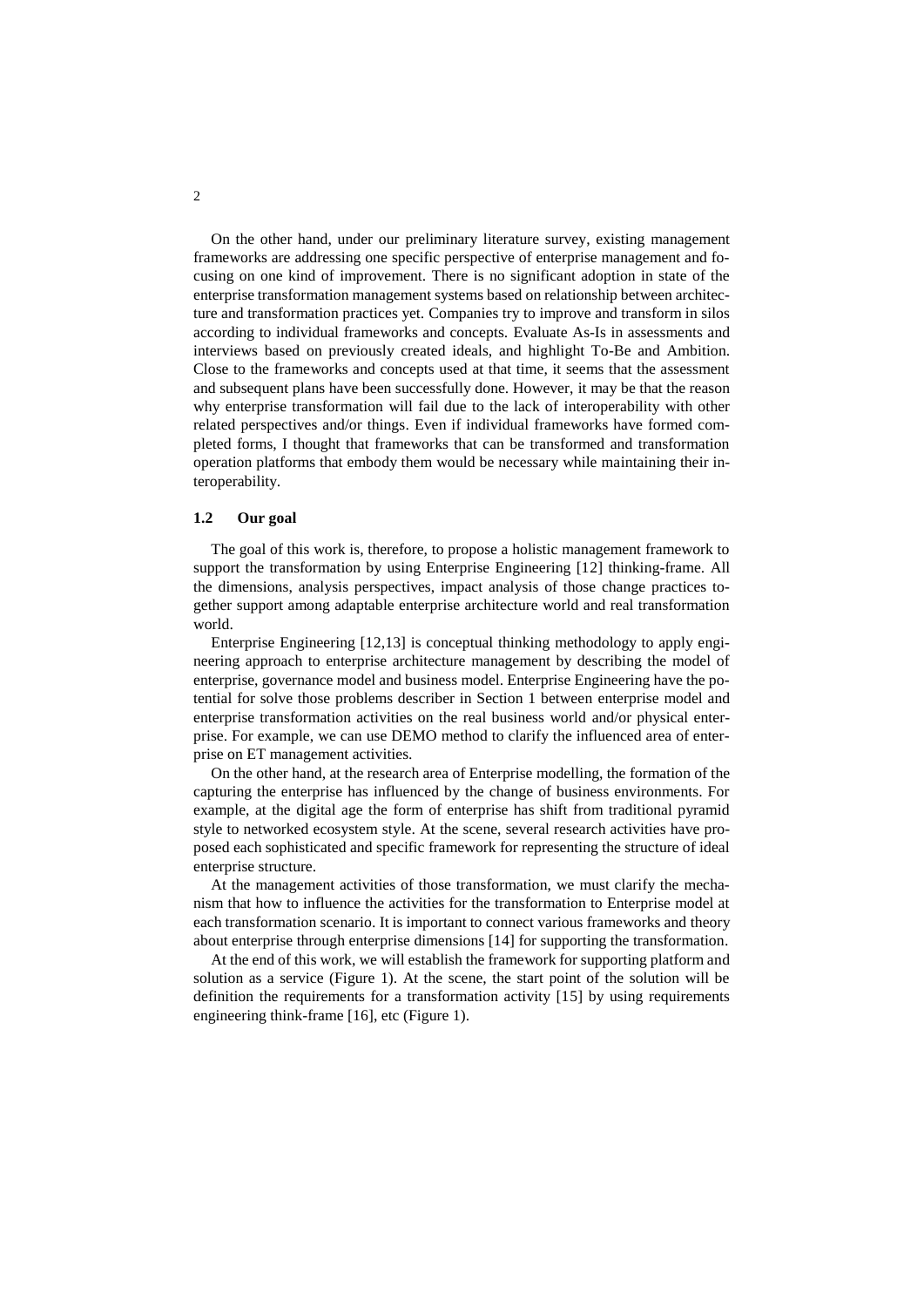

Figure 1: Our Goal.

The solution will take next steps for supporting the enterprise transformation management;

(Step-1) Clarify Requirements of the transformation

(Step-2) Co-create Expectation Tree of the transformation

(Step-3) Target IT/Business Capability for the transformation based on Enterprise Engineering think-frame

(Step-4) Visualize the value network

(Step-5) Take an impact analysis

(Step-6) Execute ETM

Ultimately, we aim to design, develop and provide a platform for Digital Twin on Enterprise Transformation Management realized on the own framework proposed in this work. This will reduce costs and labors on achieving various types of transform from the traditional ETM world to the new fully digitally ETM world. We think that the core components of the platform are to have the ability to connect with change capability, business model, architecture and so on.

In Section 2 we summarize the underlying scientific foundations are briefly discussed. The related work is mentioned in Section 3. In Section 4 we state the goals to reach and the research question for solving the problems described above. In Section 5 we present the research method used in this work. In Section 6, the ongoing and future work is summarized. In Section 7 we conclude and plan future work.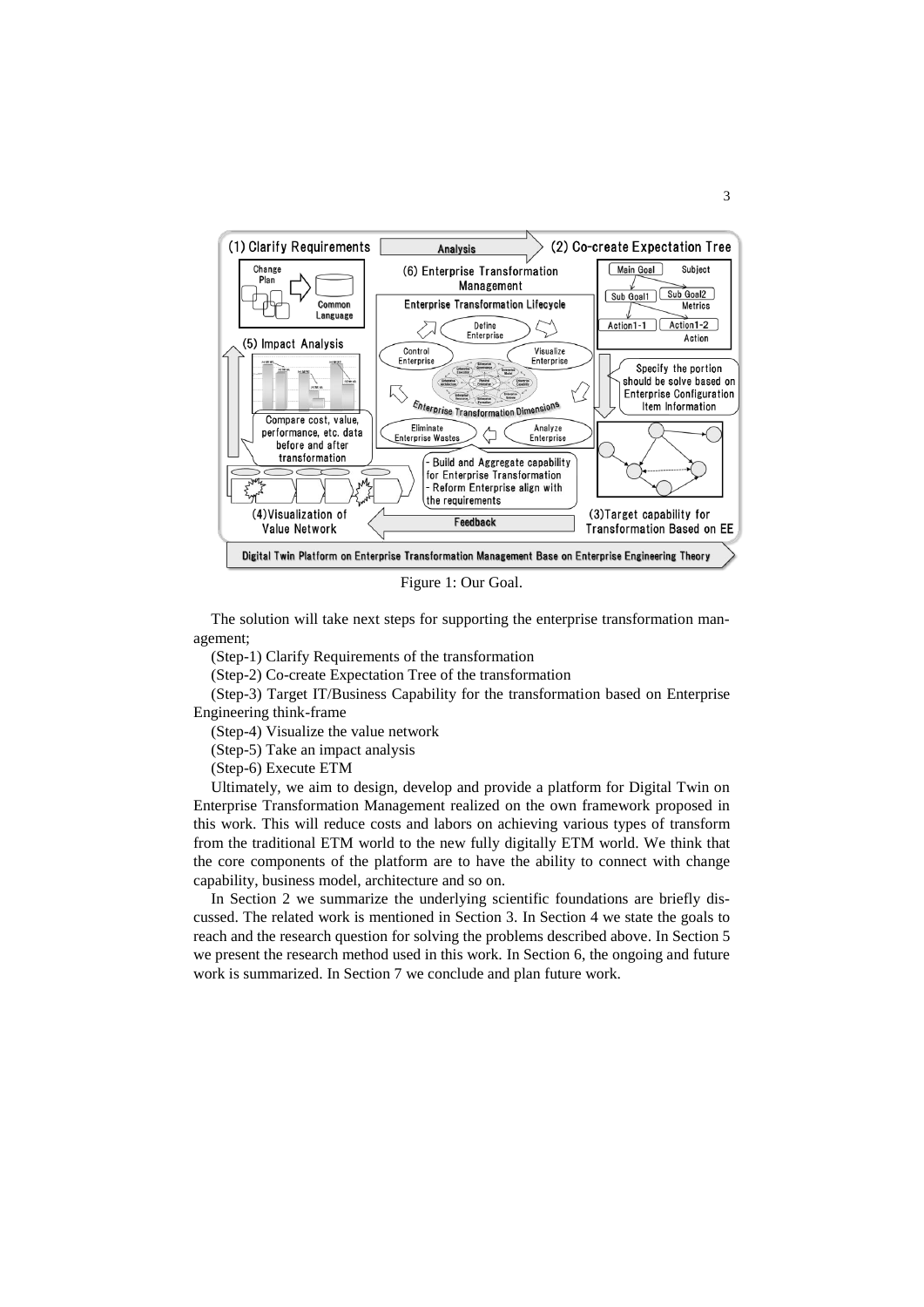# **2 Background Concepts**

### **2.1 Enterprise**

Many frameworks and concepts with "Enterprise" seem to exist. Sometimes it may be a subtle difference, such as pointing to an enterprise system or pointing to an enterprise organization. Even without "Enterprise", some seem to be closely related to Enterprise system and Enterprise Organization. In this study, we decided to target Enterprise defined in [20]. The definition is "The term "enterprise" is used to refer in the most general way to human cooperatives, like companies, institutes, projects, etc., as well as to networks of enterprises, like supply chains.". According to [20], The term "business" is "typically used to refer to the function perspectives on the enterprise by its customers (but applies also to other stakeholders)." And by the "organization" of an enterprise is "strictly meant the construction perspective (white-box) on the enterprise, disregarding all function perspectives (black-box).".

### **2.2 Enterprise Lifecycle**

According to [21], the enterprise life-cycle describes the history of the enterprise from the initial concept of a business in the mind of an entrepreneur, through a series of phases as the enterprise grows, until the business venture ends. The enterprise lifecycle consists of three general, distinct stages: development, deployment, and operation. Enterprise lifecycle is strongly focusing on "Enterprise System". Development covers the engineering phases to create an enterprise system, deployment is the change management process to implement the enterprise system, and operation is the management of the enterprise system and its continuous improvement. The typical enterprise life-cycle phases as:

1. System identification – The system boundaries, purpose, and project scope are defined.

- 2. Analysis The system problems are analyzed; requirements are generated.
- 3. Design The system design is generated.
- 4. Construction The system is built.
- 5. Implementation The system is implemented and deployed into its environment.
- 6. Operation and Maintenance The system is operated and maintained.
- 7. Decommission– The system is retired.

In our work, it is necessary to form an ET management life cycle in relation to the existing life cycle.

### **2.3 Enterprise Architecture**

The Enterprise Architecture (EA) is "a conceptual blueprint that defines the structure and operation of an organization" [22]. The intent of enterprise architecture is "to determine how an organization can most effectively achieve its current and future objectives" [23]. EA is "often used to frame IS evolution by putting more focus on future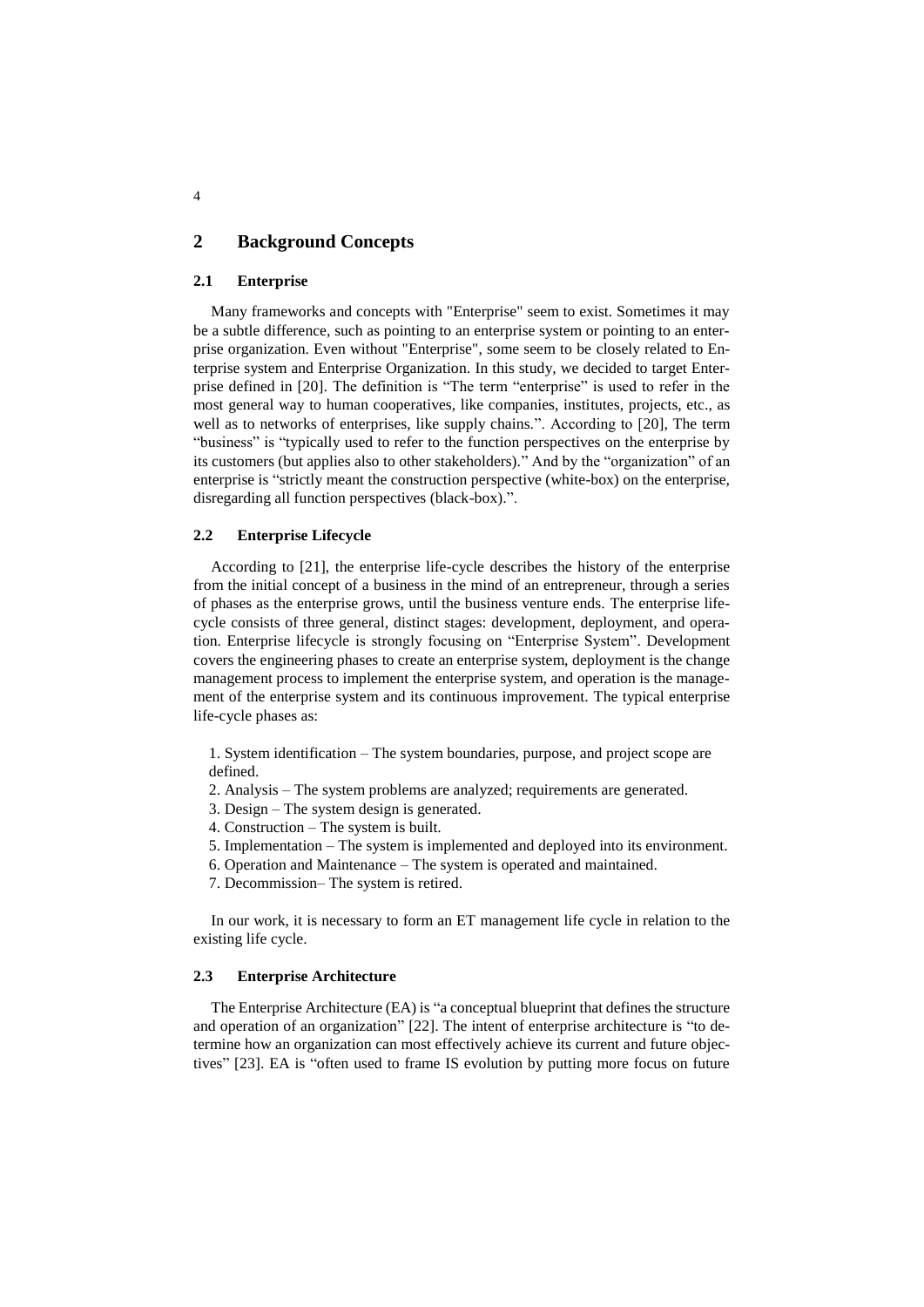requirements; it is about developing a long-term IT strategy including multi-year objectives, activity planning, and staff requirements to support evolving business needs and interests" [23][24]. As we will mention in Section 6, it is changing its shape as the enterprise environment changes. It is necessary to consider the dimension in line with the change of architecture.

#### **2.4 Enterprise Transformation**

According to [2], Enterprise transformation concerns change, not just routine change but fundamental change that substantially alters an organization's relationships with one or more key constituencies, e.g., customers, employees, suppliers, and investors. Transformation can involve new value propositions in terms of products and services, how these offerings are delivered and supported, and/or how the enterprise is organized to provide these offerings. Transformation can also involve old value propositions provided in fundamentally new ways.

Enterprise transformation (ET) can involve new value propositions or change the inner structure of the enterprise. Further, ET could involve old value propositions provided in fundamentally new ways [25]. Examples are significant mergers & acquisitions, replacements of legacy IT systems or business model changes [26].

### **2.5 Digital Enterprise Transformation**

According to [52], digital enterprise is a widely used term, but it means different things to different people. And there are no agreed universal definitions. In this research activity, digital enterprise transformation is defined as 'transforming enterprise by using digital technologies and networks in activities within enterprise and with other partners on own ecosystem'.

#### **2.6 Enterprise Transformation Management**

EA management (ETM) is concerned with the establishment and coordinated development of EA in order to consistently respond to business and IT goals, opportunities, and necessities [27,28].

### **2.7 Dynamic Capability**

In [29], the definition is "the skills, procedures, organizational structures, and decision rules that firms utilize to create and capture value.". We think that the DC will be the core engine in change management because change is to change the company's routine business processes.

#### **2.8 Enterprise Dimensions**

According to [14], "Structure", "Behavior" and "Value" are illustrated as the major dimensions. [14] also pointed out "all of which are interrelated and understanding these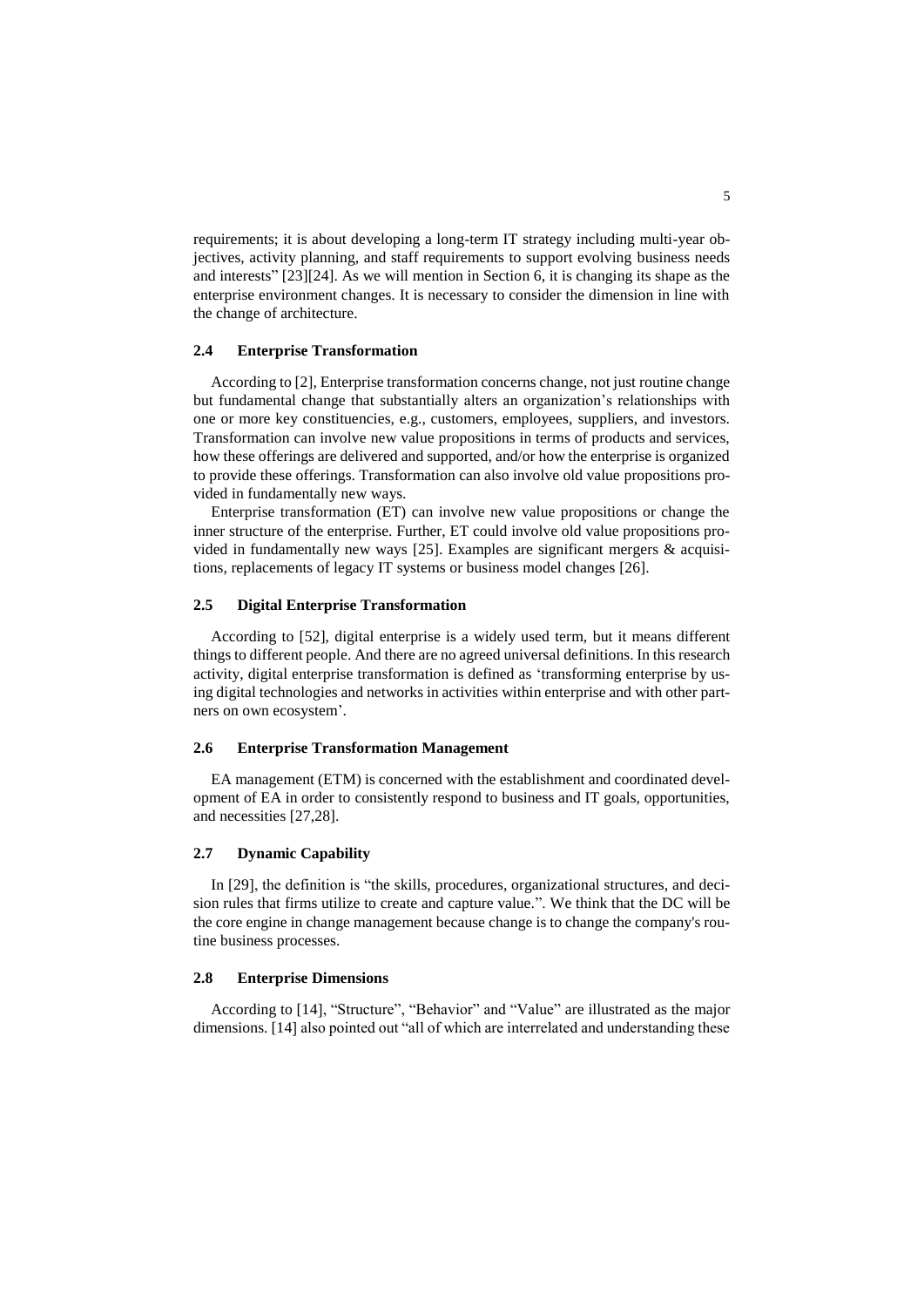should improve the Enterprise". At [14], the focus was on how to subdivide the enterprise model for improvement in the company's performance. It has not been defined in anticipation of relationships or impacts in line with transformation or other elements.

### **2.9 Foundation for Execution and Operating Model**

In [22], J. Ross has defined the foundation for execution model for traditional enterprise. They say that an organization's operating model should determine its enterprise architecture, which, in turn, should guide the building of its foundation for execution (i.e., the operating platform). According to [22], operating model is "the necessary level of business process integration and standardization for delivering goods and services to customers". As with other concepts and frameworks, the operating model has also changed in response to changes in the environment surrounding the enterprise, such as digital transformation [3,4]. In this study, although the relationship between EA and Capability is illustrated, but dimensions on enterprise transformation has not been mentioned.

### **2.10 Enterprise Model and Business Model**

According to [51], a business model consists of two essential elements – the value proposition and the operating model. The value proposition has three dimensions: "Target Segment(s)", "Product and Service Offering" and "Revenue Model". The operating model has three critical areas: "Value Chain", "Cost Model" and "Organization". In this paper, the enterprise model means the output of enterprise modeling like a DEMO methodology connected with business model dimensions and elements described above.

# **3 Related Works**

#### **3.1 EAM**

EAM (Enterprise Architecture Management) has the holistic perspective of enterprise architecture management [30]. It is a framework for successful implementation of ETM, and it is effective for capturing activities to be implemented. [30] has" eight major groups of ETM activities". Those activities are "ET Meta", "ET Performance", "ET Strategy", "ET Execution", "ET HR", "ET IT", "ET Structure" and "ET Relationship". These perspectives are very useful in considering the transformation dimensions in our study.

### **3.2 Adaptive Enterprise Architecture**

Adaptive Enterprise Architecture has four perspectives derived from the need for and underpinnings of a reconceptualization of enterprise architecture from the enterprise ecological adaptation (i.e. adaptive enterprise) point of view. It is considered to be the latest among the existing EA forms. It is thought that the transition shown in the figure 3 has been achieved until this form is reached. It is used as a material to identify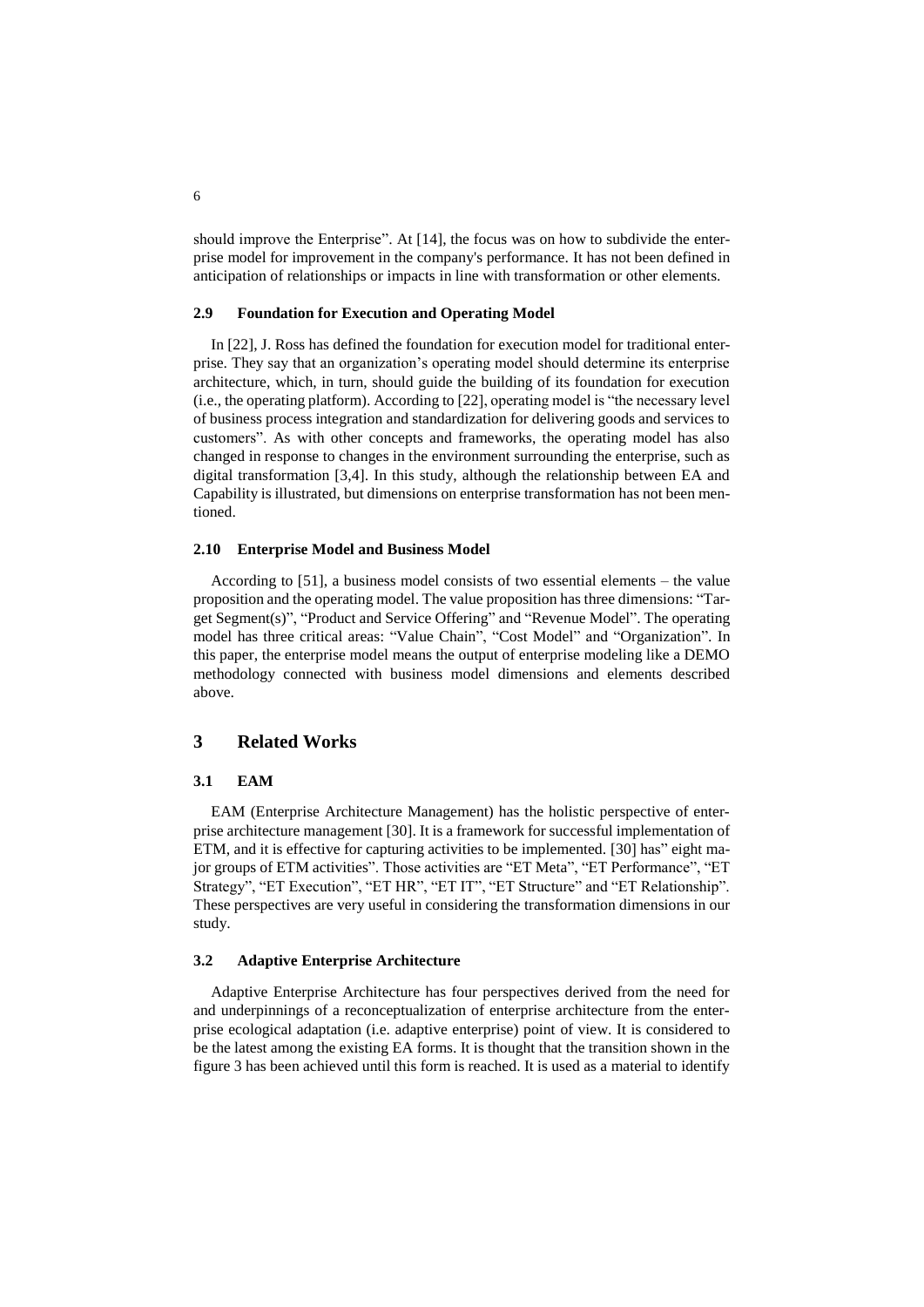those that are universal and those that are not in these changes. In addition, we think that the viewpoints dealt with in this framework are also useful for the consideration of our dimensions.

### **3.3 ACET**

ACET (Architectural Coordination of Enterprise Transformation) [31,32] has the holistic perspective of enterprise architecture management. The purpose of the ACET is to coordinate enterprise transformation. ACET integrates and aggregates local information and provides different viewpoints. By using ACET, the stakeholders of an enterprise transformation can create and share the understanding.

#### **3.4 COBIT**

COBIT (Control Objectives for Information and Technology) [50] has introduced "Design Factors" in the latest version. The "Design Factors" consist of eleven elements, "Enterprise Strategy", "Enterprise Goals", Role of IT", "Enterprise Size", at al. It could drive the design for the governance system of the enterprise. It will clarify from the enterprise goals to process goals. The design factors influence the sort of governance system your organization needs and elevates the required capabilities. The new design factors in COBIT 2019 can also influence the importance of one or more components or require specific variants. I think this is also one of ideal picture of enterprise governance structure and processes.

# **4 Research Scope**

# **4.1 Research Question**

After preliminary literature review concerned with those research areas, we have defined the research question for our work. These questions are below.

(RQ1) " How Enterprise Engineering Methodology support organizational transformation with Capability Maturity Framework?"

(RQ2) "How impact Business and Technology Capability to Enterprise dimensions".

Furthermore, we will clarify next points in this work as the secondary research question. In next items, no description of "related to" means there are some relations with both RQ.

(1) What are there as perspectives and dimensions related to the enterprise? How do they influence each other during enterprise transformation? How can Enterprise Engineering support enterprise transformation?

(2) The relationship between models related Enterprise, "Business Model", "Enterprise model" and "Execution (Operation) model", etc. (Related to RQ2).

(3) How to define the dimensions for capturing organizational transformations

(4) How to apply "DEMO" notation to the organizational transformations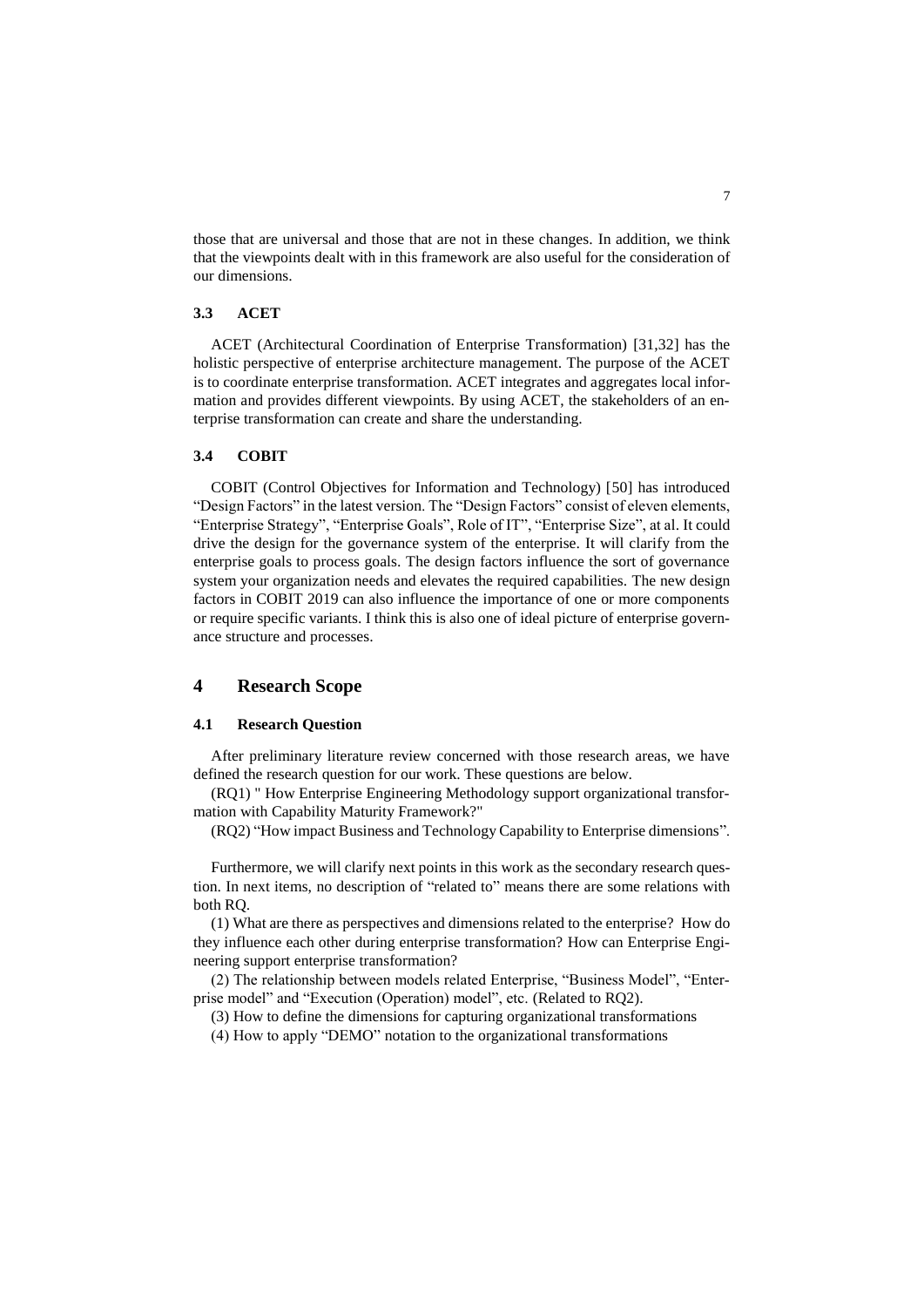(5) How should I define those dimensions for modelling and assessing those transformation including (Related to RQ2).

(6) How to evaluate the impact of each transformation (Related to RQ2).

(7) The relationship between "Enterprise model" and Capabilities related to Enterprise like a dynamic capability

(8) The relationship between "Enterprise dimensions" and Capabilities related to enterprise like a dynamic capability on transforming enterprise successfully

(9) For example, how to apply this method to "Digital Enterprise Transformation"?

### **4.2 Hypotheses**

We formulate the following hypotheses for addressing the research questions:

**Hypothesis 1 (H1): related to RQ1**

There are relationships between enterprise transformation capabilities and others concerned with enterprise.

### **Hypothesis 2 (H2): related to RQ1**

There are unified enterprise dimensions and influencers for enterprise transformation.

#### **Hypothesis 3 (H3): related to RQ1 and RQ2**

 Enterprise dimension reference model and body of knowledge related to each specific transformation theme is key contents of ETM framework.

# **5 Research Design**

In this research, we choose the methodology which this thesis follows is based on the design science research (DSR) [17], [18].

In this PhD acquisition activities, we conduct "Applied Research (I-1-b)" as Research Outcome according to "Deductive Research (I-2-b)" logic, we choose "Descriptive(I-3-b)" as Research Purpose and "Critical (I-4-c)" as Research Approach. In the approach, we use "Design Science (II-6-c)" with "Qualitative (II-5-b)" data, obtained from "Archival Research (III-7-c)" and "Survey (III-7-d)" of design options and "Hermeneutics (III-8-c)". By using Design Science method, we validate the enterprise transformation management specific artifacts proposed in this research.

|                              |                       |                                               | $\rightarrow$          |  |  |
|------------------------------|-----------------------|-----------------------------------------------|------------------------|--|--|
| <b>Research Design Space</b> |                       |                                               |                        |  |  |
| <b>Phase</b>                 | <b>Decision point</b> | <b>Options and Selected One (shaded cell)</b> |                        |  |  |
| $(I)$ Strate-                | ) Research Outcome    | (a) Basic Research                            | (b) Applied Research   |  |  |
| gic                          | (2) Research Logic    | (a) Inductive Research                        | (b) Deductive Research |  |  |
|                              | (3) Research Purpose  | (a) Explanatory                               | (b) Descriptive        |  |  |
|                              |                       | (c) Exploratory                               | (d) Evaluation         |  |  |
|                              | (4) Research Ap-      | (a) Positivist                                | (b) Interpretivist     |  |  |
|                              | proach                | (c) Critical                                  |                        |  |  |
| $(II)$ Tacti-                | (5) Research Process  | (a) Oualitative                               | (b) Quantitative       |  |  |
| cal                          |                       | (c) Mixed Approach                            |                        |  |  |
|                              | (6) Research Method   | (a) Case Study                                | (b) Action Research    |  |  |

Table. 1: Research Design Space Description (based on [19])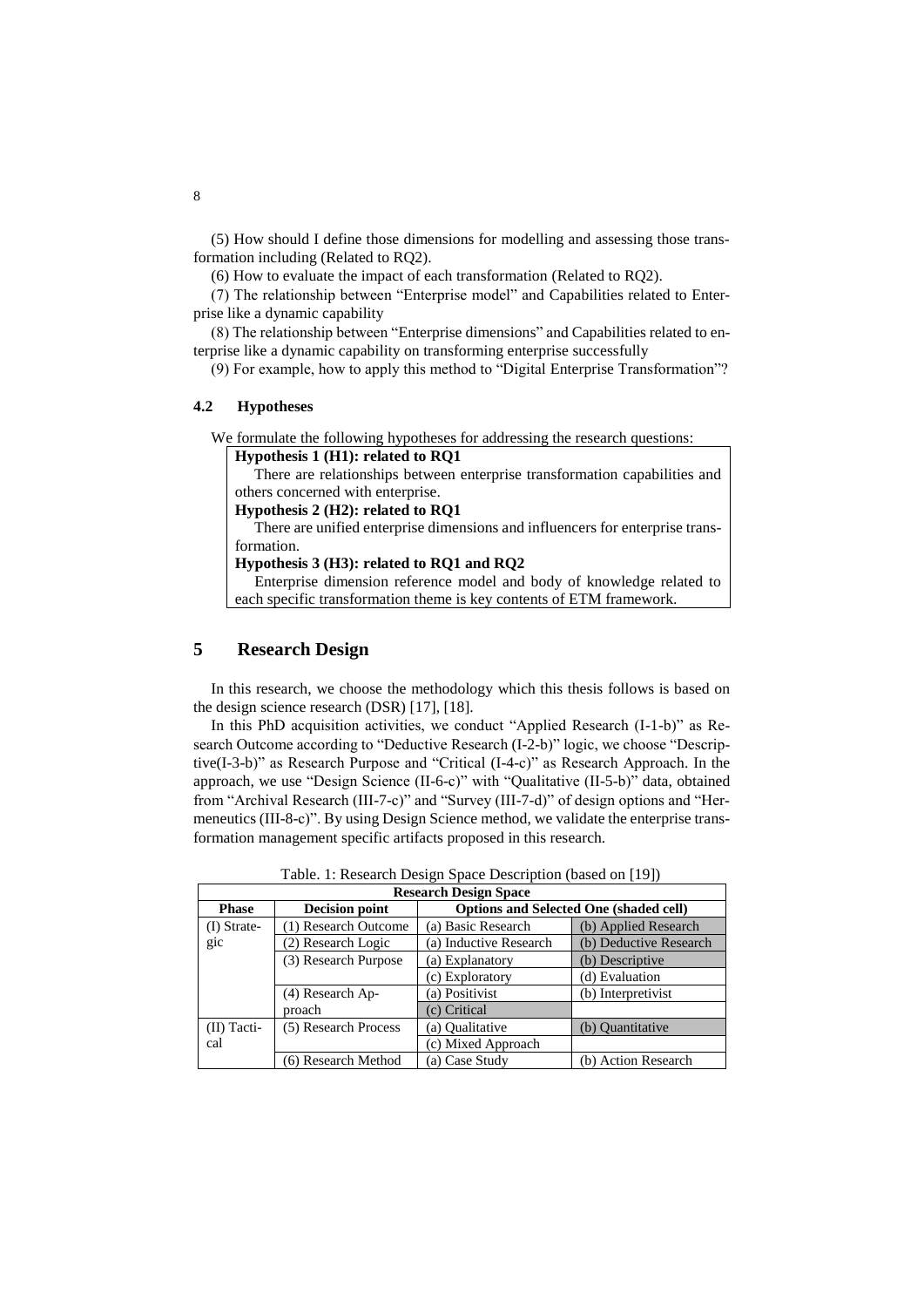|                   |                     | (c) Design Science    |                          |
|-------------------|---------------------|-----------------------|--------------------------|
| $(III)$ Oper-     | (7) Data Collection | (a) Interviews        | (b) Observation          |
| ational<br>Method |                     | (c) Archival Research | (d) Survey               |
|                   |                     | (e) Simulation        | (f) Experiment           |
|                   | (8) Data Analysis   | (a) Grounded Theory   | (b) Thematic Analysis    |
|                   | Method              | (c) Hermeneutics      | (d) Statistical Analysis |

Based on the Research Decision Space Description (Table 1), we have set the research steps below. Note that these steps do not end in one direction, and can be reordered or repeated as needed.

#### **(Step1). Clarify problems to be studied.**

Describe Main Research Questions and Support Research Questions.

### **(Step2). Propose new Solutions.**

Study the existing theory/framework/body of knowledge around the problem area in order to envision a possible solution, based on literature review action.

### **(Step3). Define Research Model.**

Build research model, make hypotheses and familiar with the selected research methodologies and tools for the solution.

#### **(Step4). Realize new Solutions.**

Define commonly available artifacts focusing on enterprise transformation based on enterprise engineering. The main artifacts are enterprise dimensions for supporting various types of enterprise transformation, for example, digital enterprise transformation.

#### **(Step5). Collect data from Case Examples**

Define commonly available enterprise dimensions for existing frameworks and ideas related to enterprise, focusing on enterprise transformation.

#### **(Step6). Validate Hypothesis.**

Apply to some model cases on enterprise transformation management such as digital transformation in Japan, Europe and US. In this step, we will use Design Science as primary method. The detailed process, method, validation points and measurement for the validation will be defined in this step, later.

#### **(Step7). Evaluate Research Results.**

Evaluate the artifacts to ensure that all intended goals and benefits ware achieved. The detailed process, method, evaluation points and measurement for the evaluation also will be defined in this step, later.

#### **(Step8). Extend Research Model.**

Refine our research model based on the research results obtained through research steps described above.

### **(Step9). Conclusion.**

Complete this research with the evaluation of the results and the presentation. By making presentations and posting journals at international conferences, we will obtain expert opinions and feedbacks in this area, and will continue to participate in discussions as a member of the research community in that area.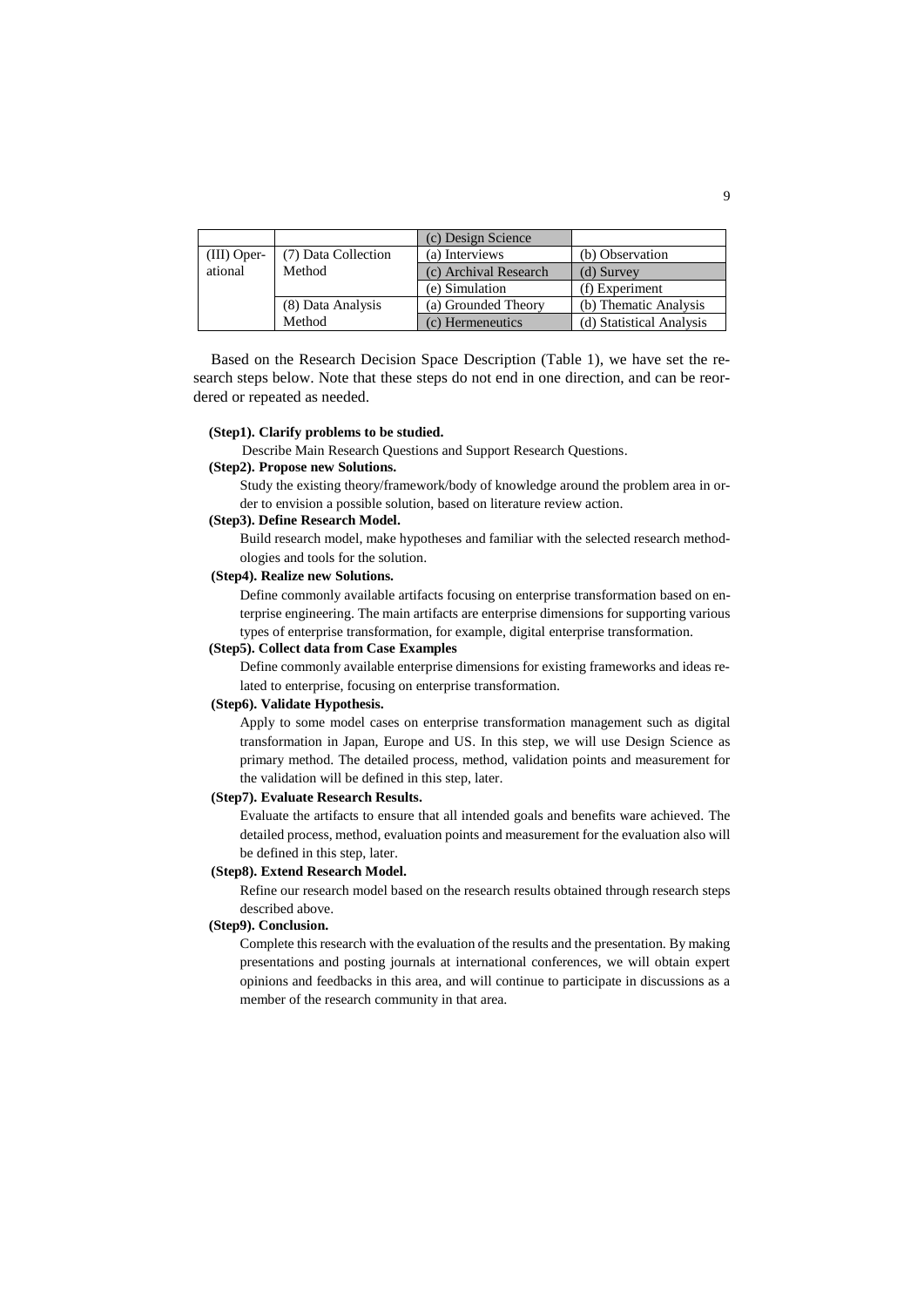# **6 Ongoing and Future Work**

In this research, we will apply enterprise engineering think-frame to enterprise transformation management (Figure 2).



Figure:2 Our Research Approach.

### **6.1 Historical review of Enterprise Architecture**

Based on the preliminary historical literature review [33], we can describe the history of the transformation in the real business world (Figure 3). At the beginning of the history, the enterprise model formed like a pyramid separated with several layers, for example infrastructure layer, technology layer, data layer, information layer, business process layer. We will extract the characteristics of each representation for clarifying what dimension is changing by transform the shape [33,34,35,36,37,38,39,40]. In these changes, we think that the universal part, the part that is not so can reveal our dimension.

| Traditional                        | Service<br>Oriented                          | Ecosystem                                     | Value Chain<br>Centric                   | <b>Business-IT</b><br>Alignment                           | <b>Network</b>                     | □<br>u<br>С<br>Adaptive               |
|------------------------------------|----------------------------------------------|-----------------------------------------------|------------------------------------------|-----------------------------------------------------------|------------------------------------|---------------------------------------|
| EA:<br>Enterprise<br>Architecture: | SOA:<br>Service<br>Oriented<br>Architecture: | EOA:<br>Ecosystem<br>Oriented<br>Architecture | Value<br>creation<br>Approach<br>for EA: | <b>BITAOA:</b><br><b>BITA</b><br>Oriented<br>Architecture | Network<br>Centric<br>Architecture | Complex<br>Enterprise<br>Architecture |
| [Rigdon<br>$(1989)$ ]              | [Halley<br>(2005)]                           | [Ferronato<br>$(2007)$ ]                      | <b>De Vries</b><br>$(2008)$ ]            | <b>Fritscher</b><br>(2011)]                               | <b>Lazarov</b><br>(2015)]          | [Gilll<br>$(2016)$ ]                  |

Figure 3: History of the shape for representing Enterprise.

### **6.2 Types of Enterprise Organizational Formation**

According to [41], traditionally enterprise architecture has focused on process standardization and integration, not on continuous adaptation to the changing business, information, social and technological landscape. Furthermore, [42] has described about "changing role of EA and technological catalysis along different phases of the adaptive loop". Depend on those change of environments of business, the formation of enterprise has been transformed like the formation describer in Figure 4.

We will extract the characteristics of each formation of enterprise for clarifying which influencers will impact to the enterprise model at when a transformation occurs.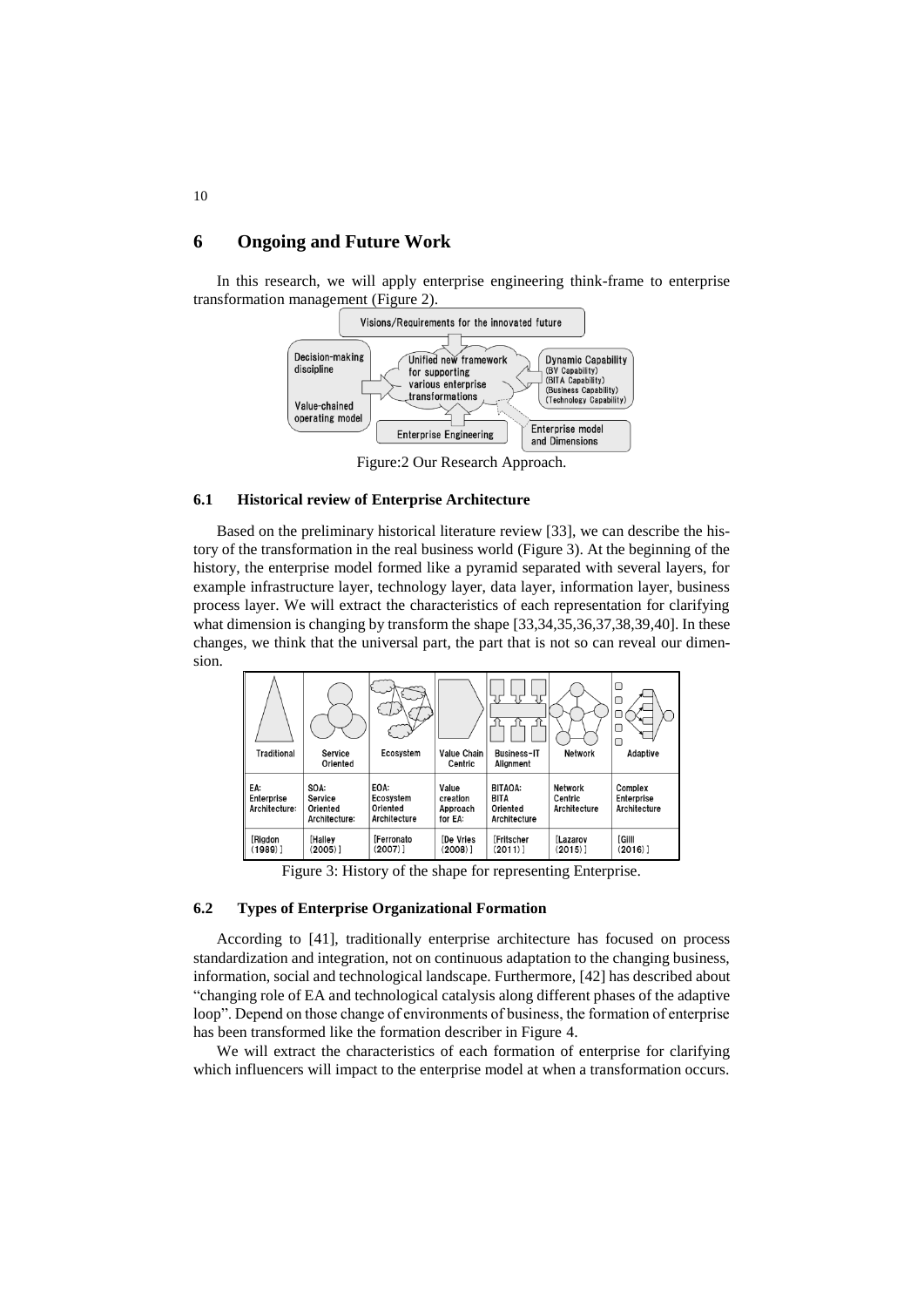

Figure 4: Enterprise Organizational Formation.

### **6.3 Characteristics of each Enterprise Business Evolution**

We define the characteristics of each Enterprise formation (Figure 5) by referring [43,44,45]. These characteristics is one of the candidates as the transformation requirements. We can extract some dimensions of enterprise transformation from the comparison. When comparing Figures 4 and 5, differences can be seen in the comparison items and the transition axis. In the future, we will continue to study from two directions and define the dimensions of enterprise formation, based on a deeper survey of the literature.

| Enterprise 1.0                                                                                                                                                                                              | Enterprise 2.0                                                                                                                                                                         | Enterprise 3.0                                                                                                                                                                                        | Enterprise 4.0                                                                                                                                                                                         |
|-------------------------------------------------------------------------------------------------------------------------------------------------------------------------------------------------------------|----------------------------------------------------------------------------------------------------------------------------------------------------------------------------------------|-------------------------------------------------------------------------------------------------------------------------------------------------------------------------------------------------------|--------------------------------------------------------------------------------------------------------------------------------------------------------------------------------------------------------|
| • Hierarchy<br>-Friction<br>•Bureaucratic<br>-Fixed. Static<br>·IT-centric<br>- Top-down<br>• Centralized<br>·Local-centric<br>-Silo. Restricted<br>•Taxonomv<br>·High complexity<br>•Closed<br>- Scheduled | •Flat<br>•Smooth<br>• Agility<br>•Flexibility<br>·Business-centric<br>-Bottom-up<br>•Distributed<br>· Globalization<br>•Fragile, Open<br>•Folksonomv<br>• Simple<br>•Open<br>On demand | -Networked<br>•Interactive<br>• Adaptive<br>• Adaptable<br>•Business Technology<br>-Middle-up-down<br>•Dvnamic<br>•Cross-border<br>•Extended<br>•Integrated<br>•Micro<br>•Multichannel<br>-Predictive | •Decentralized<br>-Co-create<br>•Democratic<br>·Sustainable<br>-Digital native<br>• Agile/Lean<br>-Organic<br>-Border-less<br>-Ecosystem<br>-Ontology<br>•Cellular/Edge<br>-Omnichannel<br>•Collective |
|                                                                                                                                                                                                             |                                                                                                                                                                                        |                                                                                                                                                                                                       |                                                                                                                                                                                                        |

Figure 5: Characteristics of each Enterprise Business Evolution.

### **6.4 IT Capability and the Maturity Model**

As the concept of IT capability was introduced by Ross, Beath and Goodhue [46]. We select IT-CMF [47,48] which more impact for digital transformation for explaining this method. IT Capability has also changed to technology-centric, service-centric, business-centric, and customer-centric in response to changes in the global enterprise environment (Figure 6). From these circumstances, we will clarify what is necessary to consider our dimension in the future.

|                   | <b>Managing IT</b><br>like a business | <b>Managing the</b><br><b>IT budget</b> | <b>Managing the</b><br><b>IT capability</b> | <b>Managing IT for</b><br><b>Business Value</b> |
|-------------------|---------------------------------------|-----------------------------------------|---------------------------------------------|-------------------------------------------------|
| Optimizing        | Value Centre                          | Sustainable<br>Economic Model           | Corporate Core<br>Competency                | <b>Optimized Value</b>                          |
| Advanced          | Investment<br>Centre                  | Expanded<br><b>Funding Options</b>      | Strategic<br><b>Business Partner</b>        | Options and<br>Portfolio<br>Management          |
| Inter-<br>mediate | Service Centre                        | <b>Systematic Cost</b><br>Reduction     | Technology<br>Expert                        | ROI and<br><b>Business case</b>                 |
| <b>Basic</b>      | Cost Centre                           | Predictable<br>Performance              | Technology<br>Supplier                      | Total Cost of<br>Ownership                      |
| Initial           | Beginning                             | Beginning                               | Beginning                                   | Beginning                                       |

Figure 6: IT Capability Maturity Model of IT-CMF.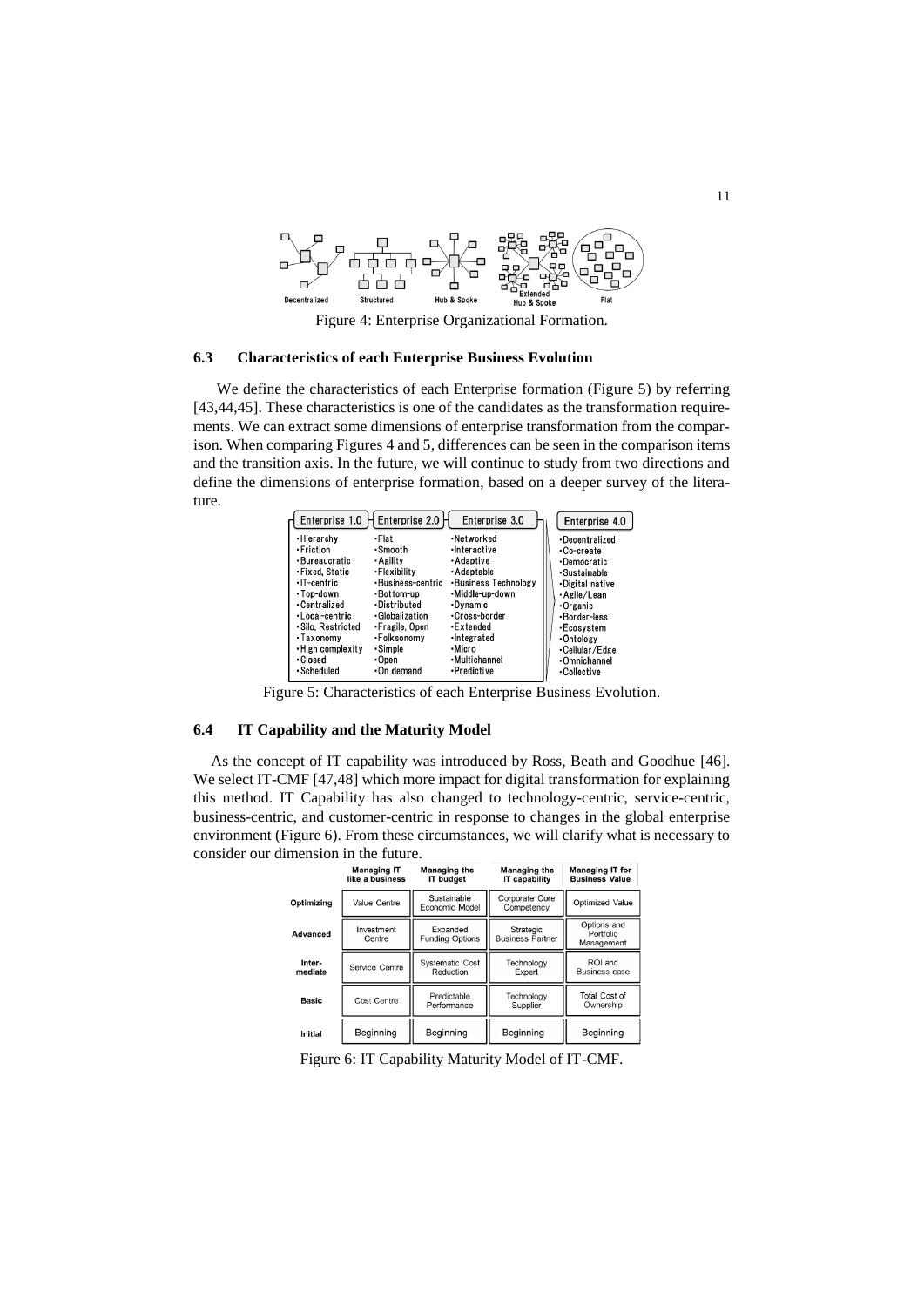#### **6.5 Dimensions related to enterprise transformation**

We will define the dimensions related enterprise transformation based on existing several dimensions and models mentioned above. From some literature review concerned with Enterprise Transformation, there are so many styles of representation for figuring out the characteristics of To-Be picture of future enterprise. We think the dimensions is key role among enterprise transformation management with multi-directions connected influencers. The influencers will be derived from several theories, frameworks, existing dimensions and models referred in this paper. Figure 7 is the overview of the dimensions model currently under development. After a fundamental literature review around this work area, we will reshape the model, in the future.<br> **Example 17 ansigmation Dimensions** 



*Enterprise Transformation Influence Map* 

Figure 7: Future image on our enterprise transformation management world.

In Figure 7, "Enterprise Governance" represents the high-level dimension for decision-making style. The detailed dimensions will be defined in our future study. Same as "Enterprise Governance", we can define the relationship between each high-level dimension with specific perspective on enterprise transformation. "Enterprise Model" represents models related enterprise, like business models. "Enterprise Capability" represents capabilities related enterprise, like dynamic capability. "Enterprise System" represents enterprise systems, like Systems of Record [52]. "Enterprise Formation" represents organic styles of enterprise, like hierarchy/networked/ecosystem/…. "Enterprise Resource" represents resources of enterprise, like platform/infrastructure/staff… "Enterprise Architecture" is architecture of enterprise, like traditional/…/adaptive.

# **7 Conclusion and Future Research**

Nowadays, many enterprises like companies, governments and also society are focusing Digital Transformation at all industries around the world. On the other hand, many existing issues concerned with current business model and/or enterprise formation are still remain. Efforts and new ways of thinking in specific areas have been shown, but it is difficult to proceed with change while achieving mutually beneficial effects siloed. This paper provides overview of ongoing research in authors PhD program and plan the remaining steps. It aims to enable the framework to be used in stateof-the-art enterprise change environments.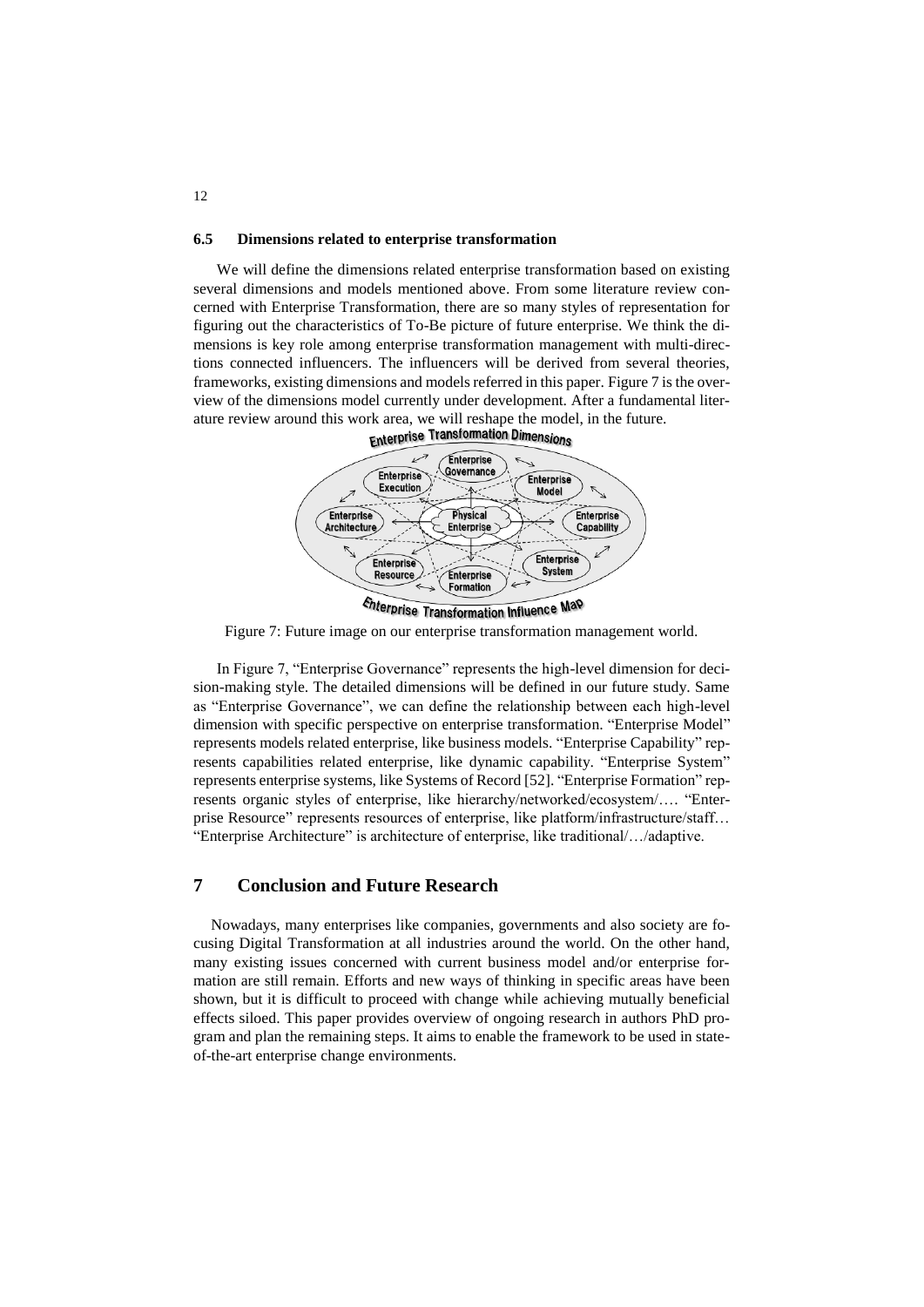As future work, we intend to (i) reshape new enterprise transformation management model consist of technology, business and BITA perspectives as new enterprise transformation management world based on the combination enterprise engineering and dynamic capabilities; (ii) propose how to describe the requirements for the transformation; (iii) examine the clarifying the relationship on influencing between architecture world and transformation world by using common dimensions and influencers for leading the transformation; and finally, (iv) formalize the prototype management support platform for the transformation with low cost and high speed.

# **References**

- 1. Xu, J. (2014). Foundation of Digital Enterprise. In Managing Digital Enterprise (pp. 1-25). Atlantis Press, Paris.
- 2. Purchase, V., Parry, G., Valerdi, R., Nightingale, D., and Mills, J. (2011). Enterprise Transformation: Why are we interested, What is it, and What are the challenges? In Journal of Enterprise Transformation, 1(1), pages 14-33.
- 3. Goerzig, D., & Bauernhansl, T. (2018). Enterprise architectures for the digital transformation in small and medium-sized enterprises. Procedia CIRP, 67, 540-545.
- 4. Weill, P., and Woerner, S. L. (2015). Thriving in an increasingly digital ecosystem. In *MIT Sloan Management Review*, 56(4), pages 27-34.
- 5. B. Flyvbjerg and A. Budzier, "Why Your IT Project May Be Riskier Than You Think," Harvard Business Review, vol. 89, pp. 23-25, 2012.
- 6. J. P. Kotter, "Leading Change: Why Transformation Efforts Fail," Harvard Business Review, vol. 73, pp. 59-67, 1995.
- 7. Westerman, George. "Your Company Doesn't Need a Digital Strategy." MIT Sloan Management Review 59.3 (2018): 1-5.
- 8. Thomas H. Davenport and George Westerman, "Why So Many High-Profile Digital Transformations Fail", Harvard Business Review, 2018, https://hbr.org/2018/03/why-so-manyhigh-profile-digital-transformations-fail
- 9. Bughim, J., Catlin, T., Hirt, M. and Willmott, P. (2018). Why digital strategies fail. In: McKinsey Quarterly, [www.mckinsey.com/business-functions/digital-mckinsey/our-in](http://www.mckinsey.com/business-functions/digital-mckinsey/our-insights/why-digital-strategies-fail)[sights/why-digital-strategies-fail](http://www.mckinsey.com/business-functions/digital-mckinsey/our-insights/why-digital-strategies-fail)
- 10. Labusch, N, Aier, S. and Winter, R.: (2013). Beyond Enterprise Architecture Modeling What are the Essentials to Support Enterprise Transformations? Lecture Notes in Informatics (LNI), Proceedings - Series of the Gesellschaft fur Informatik (GI).
- 11. Labusch, N., Aier, S. and Winter, R.: (2014). A Reference Model for the Information-Based Support of Enterprise Transformations. Pages 194-208. 10.1007/978-3-319-06701-8\_13.
- 12. Dietz, J., Hoogervorst, J. (2017). Foundations of Enterprise Engineering. [www.re](http://www.researchgate.net/publication/320353420_Foundations_of_Enterprise_Engineering%20accessed%20in%20January%202018)[searchgate.net/publication/320353420\\_Foundations\\_of\\_Enterprise\\_Engineering accessed](http://www.researchgate.net/publication/320353420_Foundations_of_Enterprise_Engineering%20accessed%20in%20January%202018)  [in January 2018](http://www.researchgate.net/publication/320353420_Foundations_of_Enterprise_Engineering%20accessed%20in%20January%202018)
- 13. Dietz, J.L.G. (2011). Enterprise Engineering Manifesto. [www.ciaonetwork.org/publica](http://www.ciaonetwork.org/publications/EEManifesto.pdf%20accessed%20in%20January%202017)[tions/EEManifesto.pdf accessed in January 2017.](http://www.ciaonetwork.org/publications/EEManifesto.pdf%20accessed%20in%20January%202017)
- 14. Bernus, P., Nemes, L., & Schmidt, G. (Eds.). (2012). Handbook on enterprise architecture. Springer Science & Business Media.
- 15. Labusch, N. (2017). Information Requirements for Enterprise Transformation. In Architectural Coordination of Enterprise Transformation (pp. 111-121). Springer, Cham.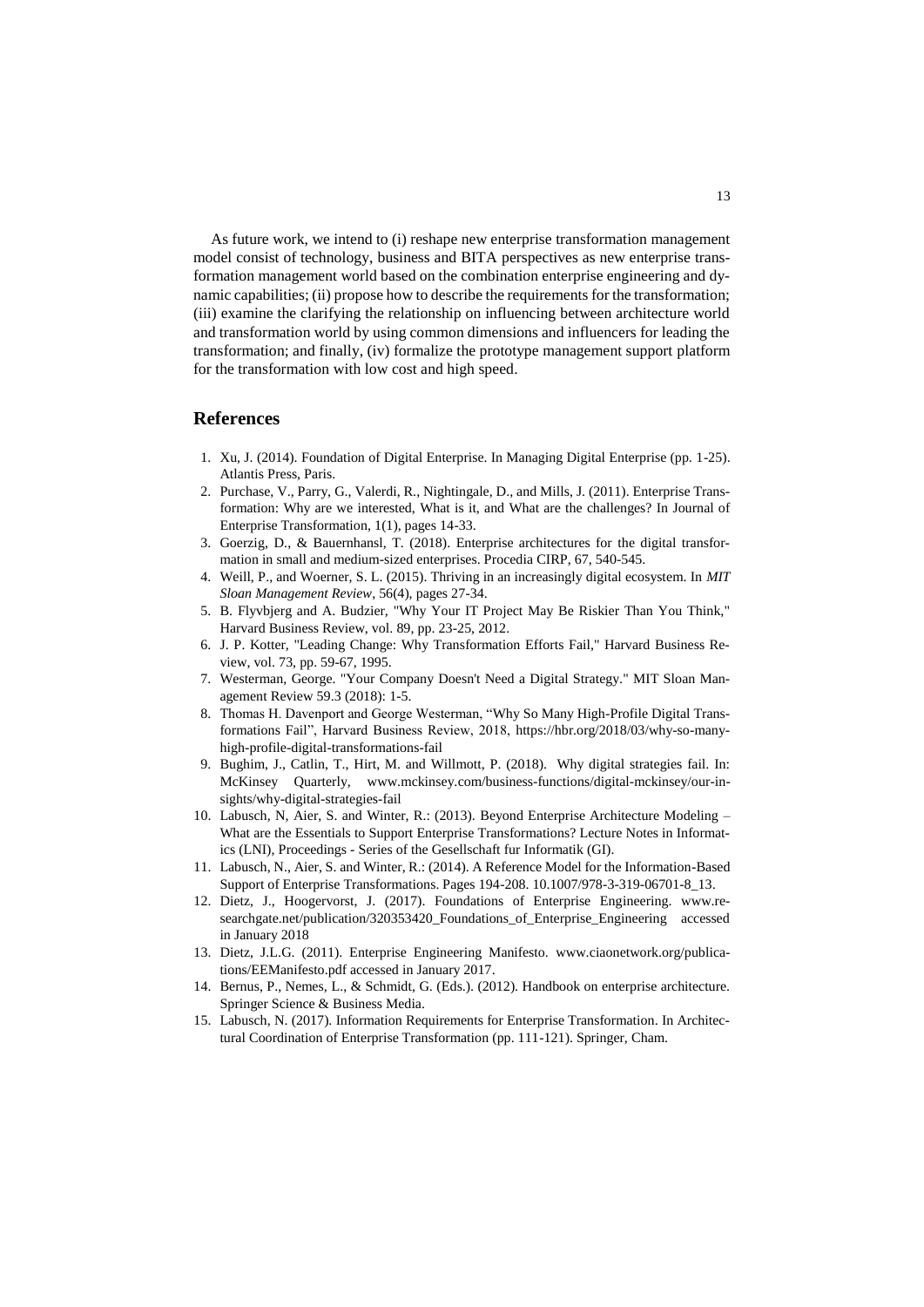- 16. Ivarsson, M. and Gorschek, T. (2009). Technology transfer decision support in requirements engineering research: a systematic review of REj. In *Requirements engineering*, 14(3), pages 155-175.
- 17. Wohlin, C., & Aurum, A. (2015). Towards a decision-making structure for selecting a research design in empirical software engineering. Empirical Software Engineering, 20(6), 1427-1455.
- 18. Hevner, A., March, S. Park J., Ram. S.: Design Science in Information Systems Research. MIS Quarterly, 28.1, 75-105 (2004)
- 19. Peffers, K., Tuunanen, T., Rothenberger, M.A. Chatterjee. S.: A Design Science Research Methodology for Information Systems Research. Journal of Management Information Systems, 24.3, 45–78 (2008)
- 20. Dietz, J. L. G. (2006). Enterprise Ontology: Theory and Methodology. Springer.
- 21. Giachetti, R. E. (2016). Design of enterprise systems: Theory, architecture, and methods. CRC Press.
- 22. Ross, J. W., Weill, P., and Robertson, D. (2006). *Enterprise architecture as strategy: Creating a foundation for business execution*. Harvard Business Press.
- 23. Tamm, T., Seddon, P. B., Shanks, G., & Reynolds, P. (2011). How does enterprise architecture add value to organisations?. Communications of the association for information systems, 28(1), 10.
- 24. M. Lange, J. Mendling, J. Recker, "An empirical analysis of the factors and measures of Enterprise Architecture Management success", European Journal of IS (EJIS), 2015.
- 25. Rouse, W.B. (2005). A theory of enterprise transformation. Systems Engineering, volume. 8, no. 4, pages 279-295.
- 26. Gollenia, L. A., Uhl, A., & Giovanoli, C. (2012). Next Generation IT Strategy Approaching the Digital Enterprise.
- 27. Enterprise Transformation Management) Labusch, N. and Winter, R. (2013). Towards a conceptualization of architectural support for enterprise transformation. Association for Information Systems.
- 28. Labusch, N., Koebele, F., Aier, S., & Winter, R. (2013). The architects' perspective on enterprise transformation: An explorative study. In Working Conference on Practice-Driven Research on Enterprise Transformation (pp. 106-124). Springer, Berlin, Heidelberg.
- 29. Hall, B. H., & Rosenberg, N. (Eds.). (2010). *Handbook of the Economics of Innovation* (Vol. 1). Elsevier.
- 30. Labusch, Nils, and Robert Winter. (2013). Towards a conceptualization of architectural support for enterprise transformation. In Proceedings of 21st European Conference on Information Systems(ECIS) 2013, Completed Research, 116, Association for Information Systems.
- 31. Proper, H.A., Winter, R., Aier, S. and de Kinderen, S. Architectural Coordination of Enterprise Transformation. Springer, Heidelberg.
- 32. de Kinderen, S. (2017). ACET Constructs. In: Architectural Coordination of Enterprise Transformation. Springer, Cham, pages 169-173.
- 33. Kotusev, S. (2016b). "The History of Enterprise Architecture: An Evidence-Based Review", Journal of Enterprise Architecture, 12(1), pp.29-37.
- 34. W.B. Rigdon: Architectures and Standards, in Information Management Directions: The Integration Challenge (NIST Special Publication 500-167), E.N. Fong, A.H. Goldfine (Eds.), Gaithersburg, MD: National Institute of Standards and Technology (NIST), pp.135-150 (1989).